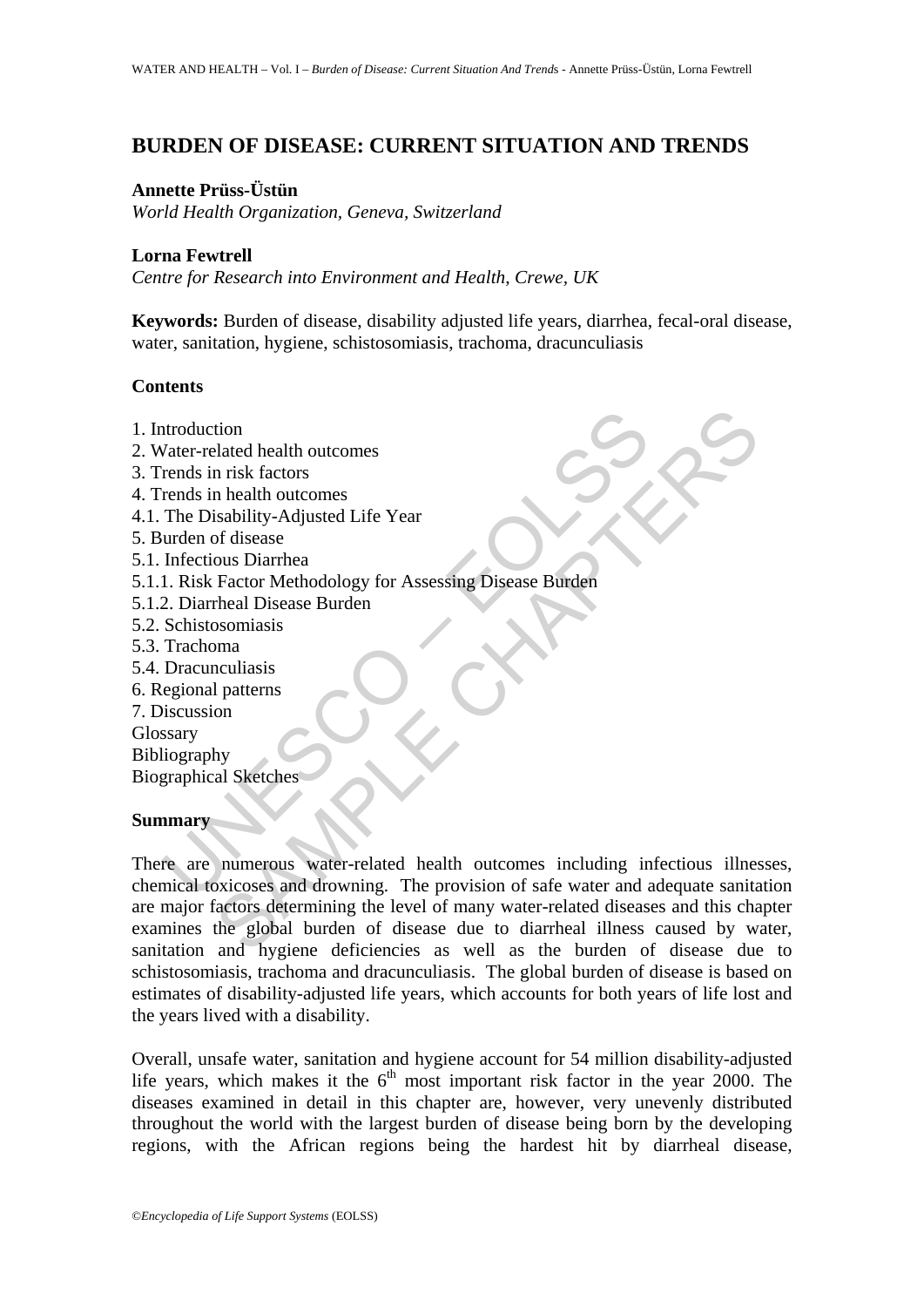schistosomiasis and trachoma.

#### **1. Introduction**

Water, as well as being essential for life, can also act as a medium for carrying pathogenic micro-organisms and toxic chemicals or constitute a medium for vector proliferation, which can cause ill health and death. The lack of adequate supplies of clean water or the poor management of water resources can have numerous ramifications including the transmission of illness due to contaminants within the water itself or facilitating the spread of illness through lack of water for appropriate hygiene. *Classification of Water-Related Disease* has already outlined the different types of water-related diseases and defined the predominant routes of transmission. This chapter will briefly review the principal water-related health outcomes and their quantification at global level before examining the trends in risk factors and illness by focusing, primarily, on estimates made of the burden of disease.

### **2. Water-related Health Outcomes**

order we punction and ideals in risk factors and ideal<br>olobal level before examining the trends in risk factors and il<br>anrily, on estimates made of the burden of disease.<br>Vater-related Health Outcomes<br>citious diarrhea or From the pinning the treat in duck and duck and duck of every level before examining the trends in risk factors and illness by focus<br>on estimates made of the burden of disease.<br> **Calacted Health Outcomes**<br>
diarrhea or gas Infectious diarrhea or gastroenteritis is the most frequent, non-vector, water-related health outcome, both in the developed and developing world. Diarrhea causes 2.2 million deaths/year, mostly among children under the age of five and while water is not solely responsible, water sanitation and hygiene are extremely important factors in this death toll. The following list outlines some of the other health effects in which water plays a major role (those marked \* will be examined in more detail):

- Infectious diarrhea\* (including cholera, salmonellosis, shigellosis, amoebiasis, other protozoal and viral intestinal disease)
- $\blacksquare$  Typhoid and paratyphoid fevers
- Acute hepatitis  $(A, E)$
- **Legionellosis**
- $\blacksquare$  Schistosomiasis\*#
- Trachoma\*#
- Dracunculiasis\*#
- Scabies
- Dengue
- **Filariasis**
- **Malaria**
- **Leptospirosis**
- **Cyanobacterial poisoning**
- **Fluorosis**
- **Arsenicosis**
- **Drowning#**
- # considered to be 100% due to water, sanitation and hygiene factors.

The list is by no means exhaustive but goes some way to emphasizing the importance of water. Clearly, as well as inadequate water supplies leading to compromised hygiene they may also impact on food production which, in turn, may affect levels of malnutrition.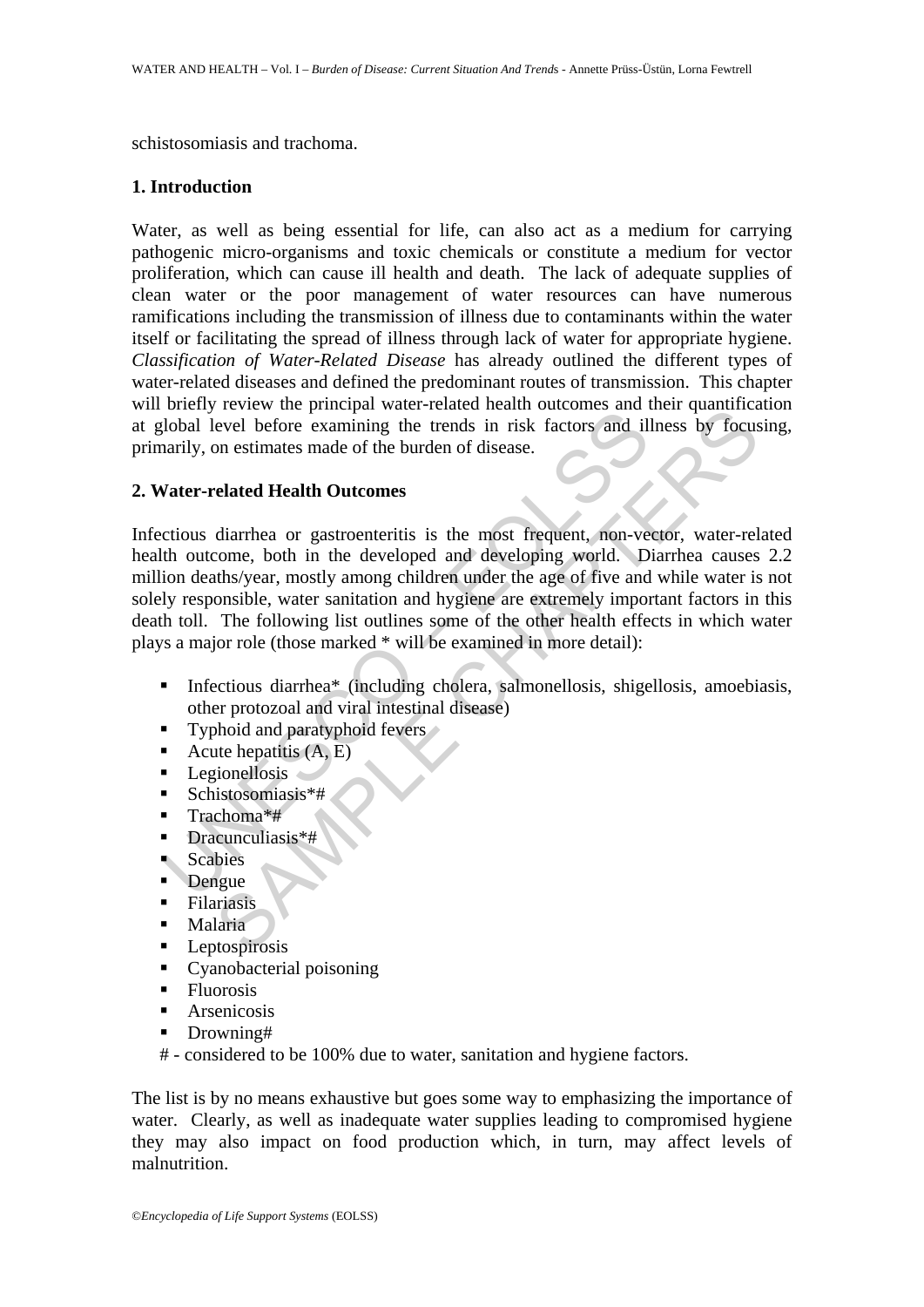#### **3. Trends in Risk Factors**

The provision of safe water and adequate sanitation are major factors determining the level of water-related disease. Safe drinking water prevents the transmission of pathogens or toxic products through ingestion of water, while adequate sanitation is seen as a more 'upstream' measure reducing the likelihood of contamination of drinking water sources or bathing and recreational sites in the first place. The provision of improved water supplies and adequate sanitation has been the focus of intense activity for some time, with the philosophy that:

 "*all peoples, whatever their stage of development and social and economic conditions, have the right to have access to drinking-water in quantities and of a quality equal to their basic needs*"

basic metals<br>g adopted at the United Nations conference in 1977. A conference<br>the launch of the International Drinking Water Supply and<br>WSSD – 1981-1990). Although a great deal was achieved during<br>l results fell short of t *Heeds*<br> *Atecha*<br> *Atecha*<br>
Interd Nations conference in 1977. A conference was also he<br>
and the International Drinking Water Supply and Sanitation Dee<br>
- 1981-1990). Although a great deal was achieved during the IDWSSD<br> being adopted at the United Nations conference in 1977. A conference was also held to see the launch of the International Drinking Water Supply and Sanitation Decade (IDWSSD – 1981-1990). Although a great deal was achieved during the IDWSSD, the final results fell short of the planned targets for all regions and efforts have had to be maintained. The Global Water Supply and Sanitation Assessment 2000 shows that access to improved water supplies and sanitation continues to increase. It is reported that the percentage of people served with some form of improved water supply rose form 79% in 1990 to 82% in 2000, while at the same time access to excreta disposal facilities increased from 55% to 60%. However, despite the fact that the percentage of people with improved access to water and sanitation facilities has increased, the total number of people with limited provision has not changed because of the steady population growth. It is estimated that 1.1 billion people do not have access to improved water supply and 2.4 billion are still without access to any sort of improved sanitation facility. International development targets aim to reduce the proportion of people without access to adequate sanitation facilities and safe water by 50%, by the year 2015. This would leave 600 million people not served by a water supply and 1.3 billion without access to water and sanitation services. This is, however, a target rather than a realistic projection and probably requires considerably enhanced international efforts to be achievable.

There are factors, other than water and sanitation measures, which can impact on the water-related disease burden. Improving health care and development in developing nations, for example, may reduce disease burden, especially through decreases in mortality. A good example is provided by the increased use of oral rehydration therapy, a practice that reduces mortality rates from diarrheal diseases. Increased availability of praziquantel, the drug used to treat schistosomiasis, has also led to substantial decreases in mortality.

### **4. Trends in Health Outcomes**

It is important to examine both the overall burden of water-related illness as well as trends in illness. Such examinations and estimations provide a rational input in defining priorities, planning and allocating resources in order to reduce the disease burden by quantifying disease in a common 'currency' and in an internally consistent way. It is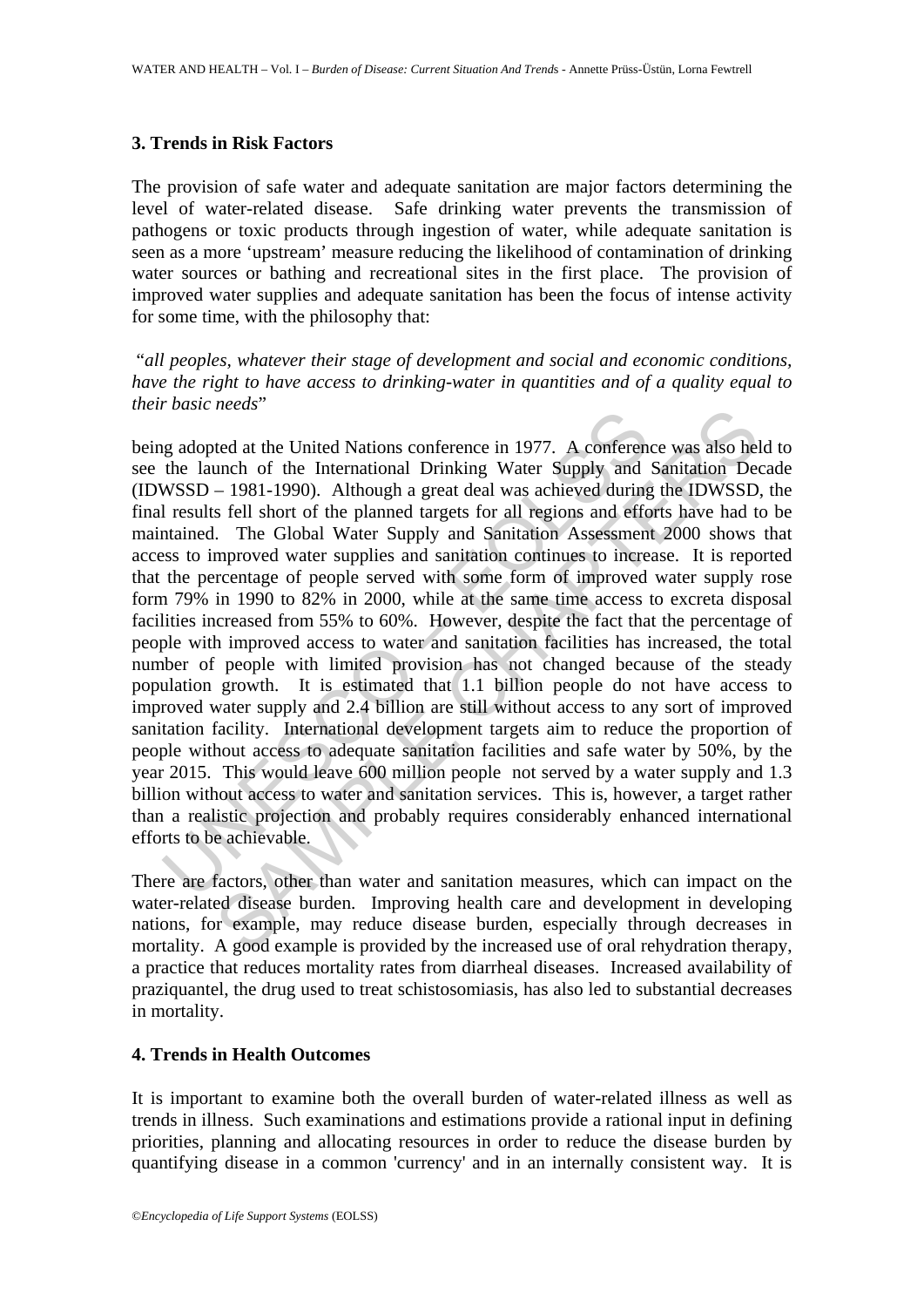also useful to compare the effect that various interventions will have on different disease outcomes in a quantified and comparable way. In order to do this a common metric is needed (i.e. a summary measure of population health), with which the outcomes of divergent health outcomes can be expressed. Several such measures have been devised including the Quality Adjusted Life Year (QALY), the Disability-Adjusted Life Year (DALY), the Disability-Adjusted Life Expectancy (DALE) and the Healthy Life Year or HeaLY. The benefits and challenges of using these various measures have been comprehensively examined in the literature. Here, we use the DALY as it is centered on disease rather than healthy life span, it quantifies disease burden by combining mortality and morbidity and it can be applied across cultures.

# - - -

## TO ACCESS ALL THE **17 PAGES** OF THIS CHAPTER, Visit: http://www.eolss.net/Eolss-sampleAllChapter.aspx

#### **Bibliography**

Ahmad, O.B., Lopez, A.D. and Inoue, M. (2000) The decline in child mortality: a reappraisal. *Bulletin of the World Health Organization* **78**, 1175-1191. [Provides figures on child mortality on a country-bycountry basis between 1955 and 1999]

Anand, S. and Hanson, K. (1997) Disability-adjusted life years: a critical review. *Journal of Health Economics* **16**, 695-702. [Discussion on the use of DALYs]

Barendregt, J.J., Banneux, L. and Van de Maas, P.J. (1996) DALYS: the age weights on balance. *Bulletin of the World health Organization* **74**, 439-443.[Discussion on the use of DALYs]

TO ACCESS ALL THE 17 PAGES OF THIS CHA<br>Visit: http://www.colss.net/Eolss-sampleAllChapte<br>iography<br>ad, O.B., Lopez, A.D. and Inoue, M. (2000) The decline in child mortality: a *Norld Health Organization 78*, 1175-1191. [Pro Briscoe, J. (1984) Intervention studies and the definition of dominant transmission routes. *American Journal of Epidemiology* **120**(3), 449-455. [A hypothetical examination of different infection transmission routes and why elimination of a single route may not bring about the expected reduction in illness]

**FO ACCESS ALL THE 17 PAGES OF THIS CHA[PTER](https://www.eolss.net/ebooklib/sc_cart.aspx?File=E2-20A-01-03),**<br>
Visit: http://www.colss.net/Eolss-sampleAllChapter.aspx<br>
For the same of the same of the same of the same of the same of the same of the same of the same of the same of the s Dolin, P.J., Faal, H., Johnson, G.J., Minassian, D., Sowa, S., Day, S., Ajewole, J., Mohamed, A.A. and Foster, A. (1997) Reduction of trachoma in a sub-Saharan village in the absence of a disease control programme. *Lancet* **349**, 1511-1512. [Background information on trachoma and how improvements in water, sanitation and hygiene can decrease prevalence]

Esrey, S.A. (1996) Water, waste and well-being: a multicountry study. *American Journal of Epidemiology* **143**(6), 608-623. [An important intervention study used in the global burden of disease assessment]

Esrey, S.A., Potash, J.B., Roberts, L. and Schiff, C. (1991) Effects of improved water supply and sanitation on ascaris, diarrhoea, dracunculiasis, hookworm infection, schistosomiasis and trachoma. *Bulletin of the World Health Organization* **69**(5), 609-621. [This paper reviews over 140 papers looking at the impact of water, sanitation and hygiene on various health outcomes]

Havelaar, A.H., De Wit, M.A.S. and Van Koningsveld, R. (2000) Health burden of infection with thermophilic *Campylobacter* species in the Netherlands. National Institute of Public Health and the Environment. Report no. 284550004. Bilthoven. [Paper providing figures on DALYs due to *Campylobacter* infection in the Netherlands]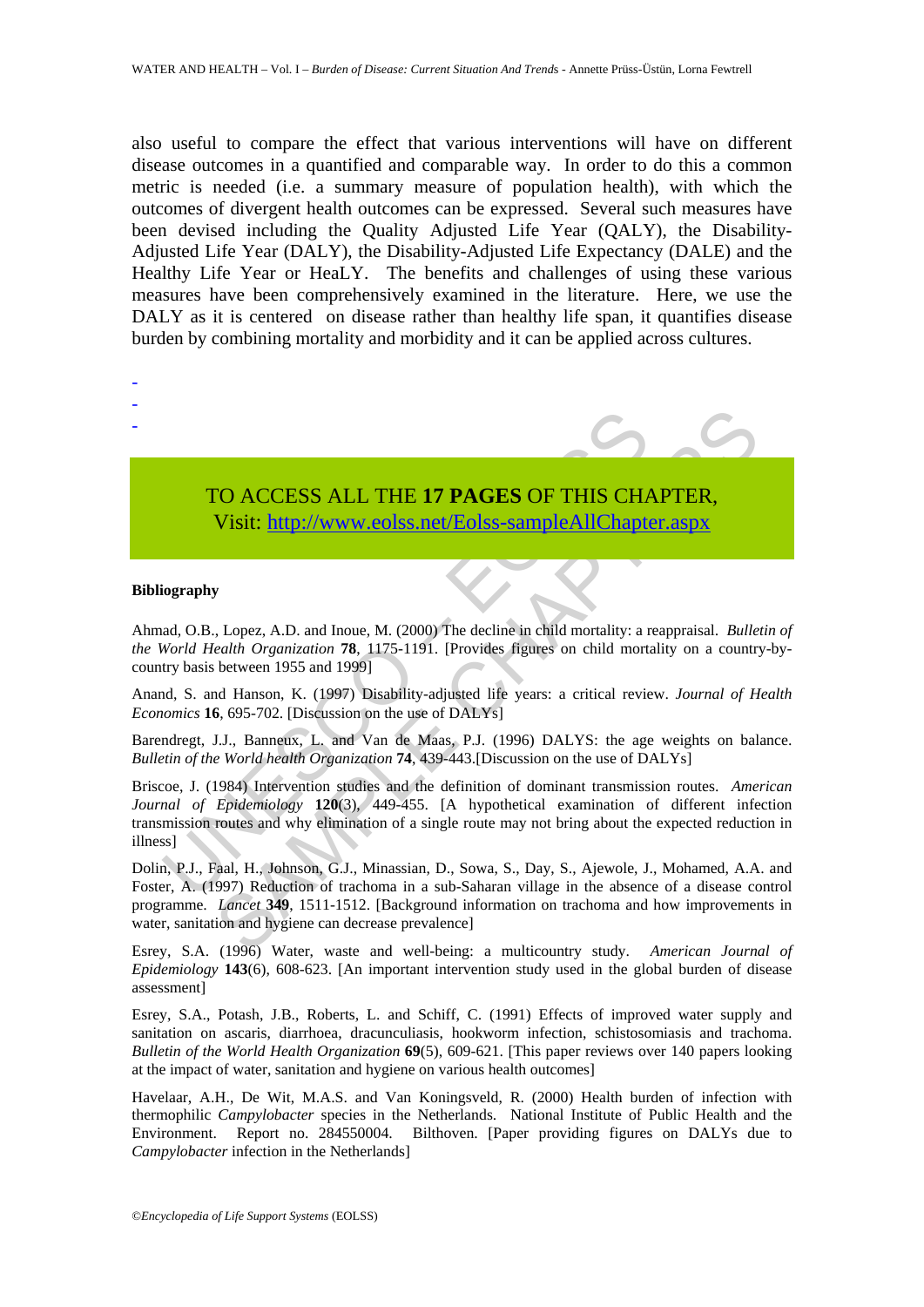Huttly, S.R.A., Morris, S.S. and Pisani, V. (1997) Prevention of diarrhoea in young children in developing countries. *Bulletin of the World Health Organization* **75**(2), 165-174. [An examination of breast-feeding, water, sanitation and hygiene improvements and education in diarrhea reduction]

Hyder, A.A., Rotllant, G. and Morrow, R.H. (1998) Measuring the burden of disease: healthy life years. *American Journal of Public Health* **88**, 196-202. [Discussion on an alternative measure to DALYs]

Mead, P.S., Slutsker, L., Dietz, V., McCraig, L.F., Bresee, J.S., Shapiro, C., Griffin, P.M. and Tauxe, R.V. (1999) Food-related illness and death in the United States. *Emerging Infectious Diseases* **5**(5), 607- 625. [An important intervention study used in the global burden of disease assessment]

Murray, C.J.L. (1994) Quantifying the burden of disease: the technical basis for disability adjusted life years. *Bulletin of the World Health Organization* **72**(3), 429-445. [Outlines the need for a 'level playing field' in terms of examining different health outcomes]

Murray, C.J.L. (1996) Rethinking DALYs. In: *The Global Burden of Disease*. Murray, C.J.L. and Lopez, A.D. (Eds) World Health Organization, Harvard School of Public Health, World Bank, Geneva. [An introduction to DALYs and the concepts behind them]

Murray, C.J.L. and Lopez, A.D. (1996a) *The Global Burden of Disease*. World Health Organization, Harvard School of Public Health, World Bank, Geneva. [The first examination of the global burden of disease].

Murray, C.J.L. and Lopez, A.D. (1996b) *Global Health Statistics*. World Health Organization, Harvard School of Public Health, World Bank, Geneva. [Data to accompany the volume on global burden of disease]

duction to DALYs and the concepts behind them]<br>ray, C.J.L. and Lopez, A.D. (1996a) *The Global Burden of Disease*. World<br>ard School of Public Health, World Bank, Geneva. [The first examination of<br>ard<br>resp.<br>es.]<br>ay, C.J.L. to DALYs and the concepts behind them]<br>
L. and Lopez, A.D. (1996a) *The Global Burden of Disease*. World Health Organization, L. and Lopez, A.D. (1996b) *Global Health Statisties*. World Health Organization, Ha.<br>
L. and Lo Prüss, A., Kay, D., Fewtrell, L. and Bartram, J. (2002) Estimating the burden of disease due to water and sanitation at global level. *Environmental Health Perspectives* **110**(5), 537-542. [This paper provides more details on the estimation of the global burden of disease due to unsafe water, sanitation and hygiene. Figure 3 is reproduced, with permission, from this paper]

Quick, R.E., Venczel, L.V., Mintz, E.D., Soleto, L., Aparicio, J., Gironaz, M., Hutwagner, L., Greene, K., Bopp, C., Maloney, K., Chavez, D., Sobsey, M. and Tauxe, R.V. (1999) Diarrhoea prevention in Bolivia through point-of-use water treatment and safe storage: a promising new strategy. *Epidemiology and Infection* **122**, 83-90. [An important intervention study used in the global burden of disease assessment]

Semenza, J., Roberts, L., Henderson, A., Bogan, J. and Rubin, C. (1998) Water distribution system and diarrhoeal disease transmission: a case study in Uzbekistan. *American Journal of Tropical Medicine and Hygiene* **59**, 941-946. [An important intervention study used in the global burden of disease assessment]

VanDerslice, J. and Briscoe, J. (1995) Environmental interventions in developing countries: interactions and their implications. *American Journal of Epidemiology* **141**(2), 135-144. [Information on possible interactions between different water, sanitation and hygiene interventions]

WHO (various years) World Health Report. World Health Organization, Geneva. [A yearly report containing global health statistics]

WHO (2001b) Dracunculiasis. Global surveillance summary, 2000. *Weekly Epidemiological Record* **76**, 133-139. [Data on the global reduction in dracunculiasis]

WHO and UNICEF (2000) Global Water Supply and Sanitation Assessment 2000 Report. World Health Organization and United Nations Children's Fund. [A key resource examining levels of water and sanitation provision to the global community]

Williams, A. (1999) Calculating the global burden of disease: time for a strategic reappraisal? *Health Economics* **8**, 1-8. [Discussion on the use of DALYs]

#### **Biographical Sketches**

**Dr Lorna Fewtrell** is a research scientist with over 15 years experience of project management. She has built on her background of biochemistry and toxicology by extending into the health and environment field and specializes in drawing together information from a wide range of sources. The marriage of